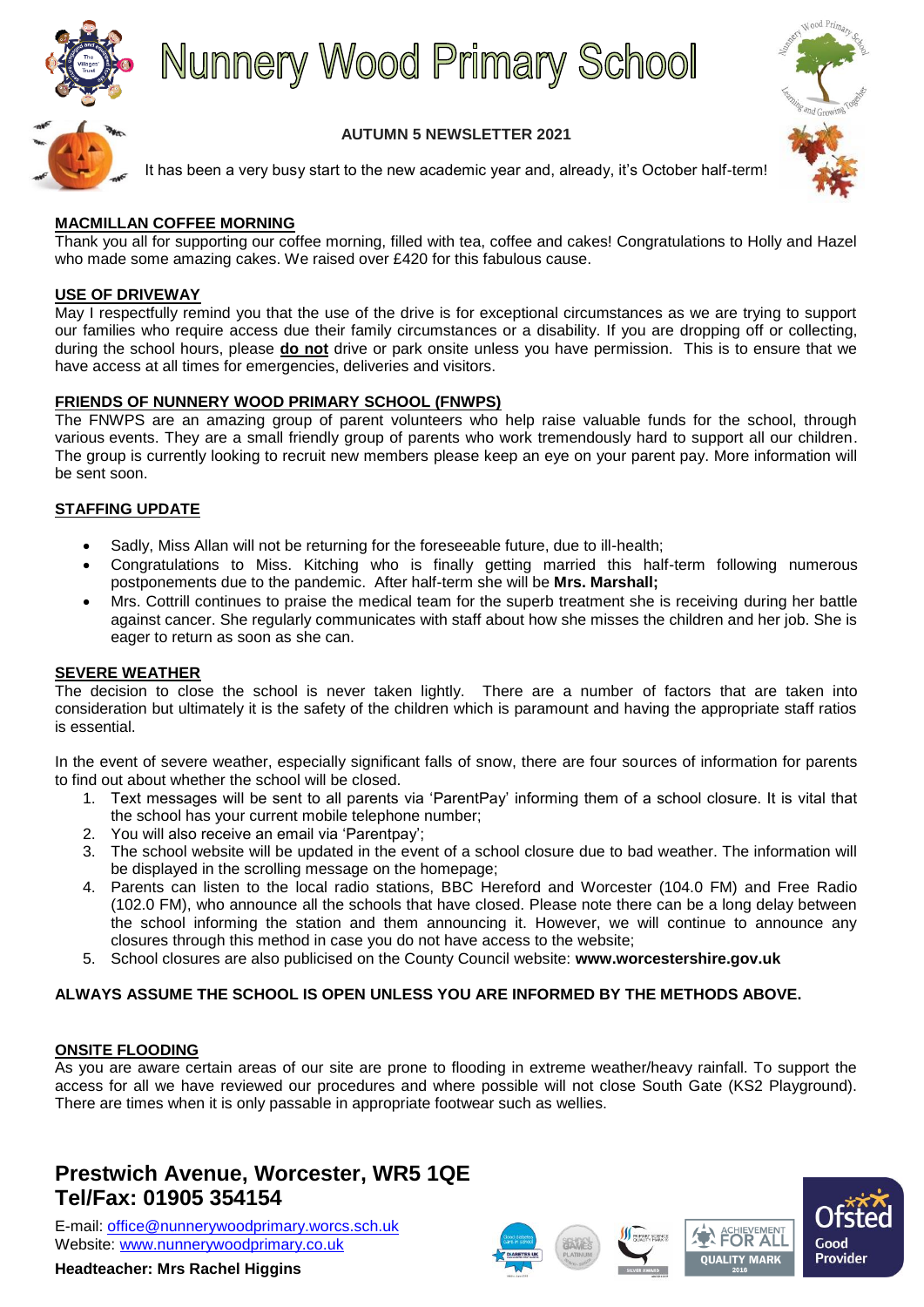

**Nunnery Wood Primary School** 



On these occasions we will notify parents as soon as possible that South Gate is flooded and appropriate footwear is required. If you have not got the appropriate footwear and the water is too deep you will have to enter site via North Gate (Early Years/KS1). Thanks for your continued support.

#### **FREE SCHOOL MEALS – HALF TERM**

We will again be ordering Edenred vouchers for the children who are on our Free School Meal register for half term. They will be ordered for Monday 25<sup>th</sup> October- the email with the voucher will be sent directly from Edenred. Please note these vouchers are for children on our Free School Meal register and are not inclusive of all children on Universal Free School Meals in Key Stage 1 and Early Years.

#### **TERM TIME HOLIDAYS**

Please note that parents and carers have no automatic right for their children to be absent from school for family holidays within term time. I am only permitted to grant leave of absence under exceptional circumstances. There are very limited circumstances that are deemed to be exceptional.

Please request any leave of absence in writing marked for the attention of Mrs. Louise Thomas, our Attendance and Welfare Co-ordinator, who may you contact to discuss the circumstances surrounding your request.

As you are aware, if we do not receive an explanation for a child's absence on a daily basis, we either text or phone the child's parents/carers.

We have also had instances this term when parents/carers have informed us that their child is ill when they have actually been on holiday. We promote honesty and trust at this school and would not expect a child to be asked to lie about the reason for their absence. This puts the child in a very difficult position and can cast doubt on other things we are told by that child and/or their parent/carer in the future. Please advise us if you are on holiday so that we do not spend valuable time trying to contact you. As a school we are following our duty of care by ensuring that we know why a child is not in school. I do appreciate that the vast majority of parents do not take family holidays in term time, and follow the regulations and policies of the Government and school as well as informing us if it is a family holiday, but we have noticed a significant increase since we returned in September. I hope that you will continue to support us with this.

#### **Enjoy your half-term next week. School re-opens on Tuesday, 2nd November at 8.35am**

**Kind Regards,**

**Mrs Higgins and the Nunnery Wood staff**

#### **VACANCIES**

- We are seeking a highly skilled, enthusiastic and well-motivated teaching assistant to join our friendly and hardworking team. Working under the supervision of the class teacher, you will be responsible for supporting the pupils in the Early Years unit as well as working with small groups, providing 1 to 1 support for key children, delivering structured interventions within the Early Years unit and providing some lunchtime cover for children in Reception.
- This temporary post is full time (term time only) 8.30am-3.15pm with 30 minutes lunch break.
- We are seeking to appoint a new member of our lunchtime supervisor team. Part-time and permanent, the hours of work are either 11.45am to 12.45pm or 12pm to 1pm.

Both posts are subject to an enhanced Disclosure and Barring Service Check and reference check.

Nunnery Wood Primary School is committed to Equal Opportunities and to safeguarding and promoting the welfare of its pupils. Application forms are available on our school website.

(Diary Dates below…)

# **Prestwich Avenue, Worcester, WR5 1QE Tel/Fax: 01905 354154**

E-mail: [office@nunnerywoodprimary.worcs.sch.uk](mailto:office@nunnerywoodprimary.worcs.sch.uk) Website: [www.nunnerywoodprimary.co.uk](http://www.nunnerywoodprimary.worcs.sch.uk/)

**Headteacher: Mrs Rachel Higgins**